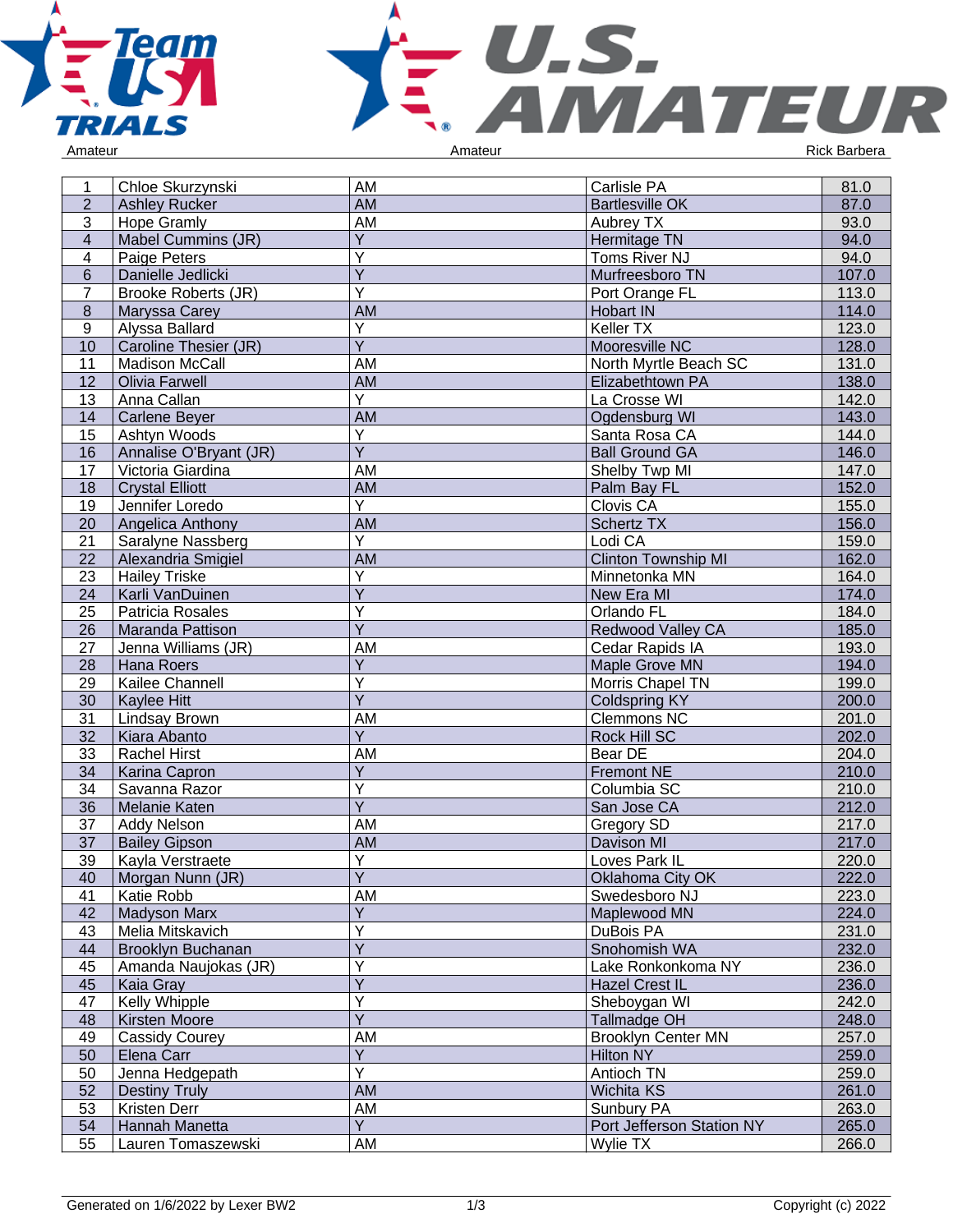



| Amateur |  |
|---------|--|
|         |  |

| 56  | Trystin Doggette          | Y               | <b>Hephzibah GA</b>    | 274.0 |
|-----|---------------------------|-----------------|------------------------|-------|
| 57  | Angelique Dalesandro      | AM              | Rolling Meadows IL     | 277.0 |
| 58  | <b>Kasey Eaton</b>        | AM              | <b>Wyoming MI</b>      | 282.0 |
| 59  | Cassidy Ray               | AM              | Herrin IL              | 283.0 |
| 60  | <b>Katelyn Orisek</b>     | Y               | Fort Wayne IN          | 284.0 |
| 61  | Shawna Strause            | AM              | Tucson AZ              | 286.0 |
| 62  | Morgan Brookover          | $\overline{Y}$  | Davisville WV          | 287.0 |
| 63  | Katharina Mente           | Υ               | Keller TX              | 288.0 |
| 64  | Ranelle Ulanday           | $\overline{Y}$  | <b>Union KY</b>        | 291.0 |
| 65  | <b>Holly Bridges</b>      | Y               | Garden City KS         | 293.0 |
| 66  | Kayla Smith               | Y               | Salem IL               | 294.0 |
| 67  | Lara Kurt                 | Υ               | <b>Leland NC</b>       | 296.0 |
| 68  | Lyndsay Ennis (JR)        | Y               | Conway SC              | 303.0 |
| 69  | Trista Rauma              | Y               | <b>Isanti MN</b>       | 304.0 |
| 70  | <b>Nicole Gattenby</b>    | AM              | <b>Fremont NE</b>      | 305.0 |
| 71  | Erin Lenahan              | AM              | Las Vegas NV           | 308.0 |
| 72  | Capri Howard              | $\overline{AM}$ | Lynwood IL             | 312.0 |
| 73  | Kassandra Razo            | AM              | Houston TX             | 314.0 |
| 73  | <b>Linda Himes</b>        | <b>AM</b>       | Texarkana AR           | 314.0 |
| 75  | Jenica Baron              | Y               | Deer Park IL           | 315.0 |
| 76  | Juliana Kerrigan          | $\overline{Y}$  | <b>Ashland VA</b>      | 316.0 |
| 76  | Kathleen Edwards          | Υ               | New Braunfels TX       | 316.0 |
| 78  | <b>Brynna Madison</b>     | Υ               | <b>Lincoln NE</b>      | 318.0 |
| 78  | Raina Davis               | Y               | Oklahoma City OK       | 318.0 |
| 80  | <b>Rachel Moore</b>       | $\overline{Y}$  | <b>Keokuk IA</b>       | 319.0 |
| 81  | Kara Kay                  | Υ               | New Braunfels TX       | 320.0 |
| 81  | Paige Wagner              | Ÿ               | <b>Great Bend KS</b>   | 320.0 |
| 83  | Siyah Sweeny              | Ÿ               | Crofton MD             | 323.0 |
| 84  | Saige Yamada              | <b>AM</b>       | Kaneohe HI             | 325.0 |
| 85  | Melissa King              | AM              | Mesa AZ                | 327.0 |
| 86  | Laurin Prebelich          | AM              | Macomb MI              | 329.0 |
| 87  | Emma Fetterman            | Υ               | Sunbury PA             | 330.0 |
| 88  | <b>Brenna Hartzler</b>    | Y               | Smithville OH          | 335.0 |
| 89  | <b>Serenity Bornstine</b> | AM              | <b>Boise ID</b>        | 338.0 |
| 90  | <b>Aubrey Kiddle</b>      | $\overline{Y}$  | Lindenhurst IL         | 339.0 |
| 91  | <b>Desiree Buchert</b>    | $\overline{Y}$  | San Antonio TX         | 343.0 |
| 92  | <b>Alexis Buchert</b>     | $\overline{Y}$  | San Antonio TX         | 351.0 |
| 93  | Sarah Rubi                | Υ               | Metairie LA            | 357.0 |
| 93  | Veronyca West             | $\overline{Y}$  | Lewisville TX          | 357.0 |
| 95  | Megan George              | Υ               | Pleasant Prairie WI    | 358.0 |
| 96  | Tara Spridco              | $\overline{Y}$  | Mansfield TX           | 363.0 |
| 97  | Averi Brown               | AM              | Columbus OH            | 368.0 |
| 98  | Alexia Cassman            | AM              | North Las Vegas NV     | 369.0 |
| 99  | Christina Riojas          | Υ               | Newark DE              | 370.0 |
| 100 | Lorrie Decker             | $\overline{Y}$  | Van Wert OH            | 375.0 |
| 101 | Jenna Lehrer              | Υ               | Commack NY             | 387.0 |
| 102 | <b>Brystal Beyer</b>      | $\overline{Y}$  | Ogdensburg WI          | 392.0 |
| 102 | Jade Garcia               | AM              | San Antonio TX         | 392.0 |
| 104 | Payton Rowley             | $\overline{Y}$  | <b>Stewartville MN</b> | 393.0 |
| 105 | Morgan Brunet             | AM              | Plattsburgh NY         | 403.0 |
| 106 | Maribeth Baker            | $\overline{Y}$  | Sellersville PA        | 414.0 |
| 107 | Amber Brunson             | AM              | Miami FL               | 415.0 |
| 108 | Michaela Clardy           | Y               | <b>Little River SC</b> | 419.0 |
| 109 | Kelcey Aczon-Kawamura     | Υ               | Las Vegas NV           | 436.0 |
| 110 | Aishni Balaji             | $\overline{Y}$  | <b>Fremont CA</b>      | 481.0 |